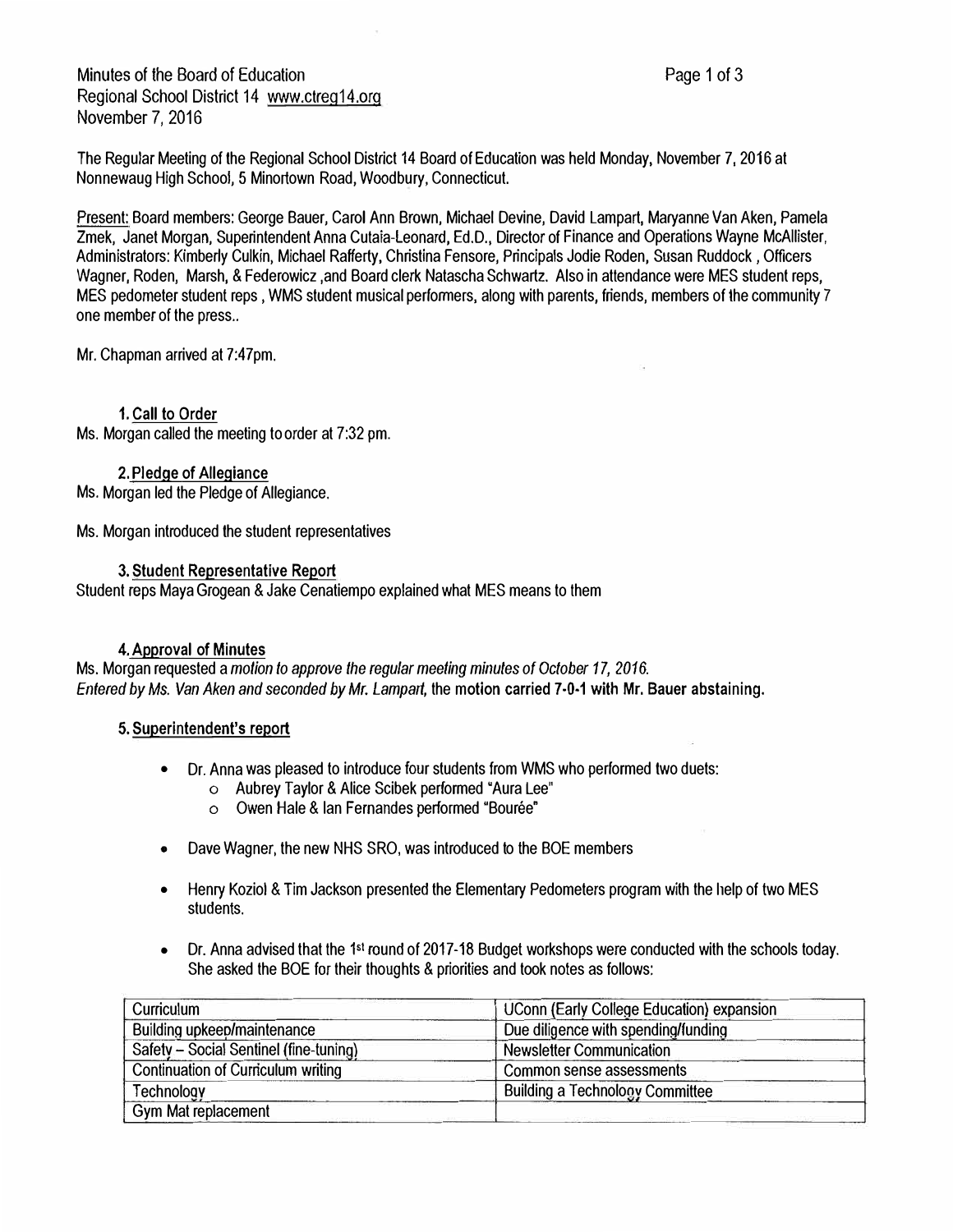# 6. Board Committee Reports

- A. NHS Building Mr. Chapman advised that they will be reconciling the schematic design at the November 8. 2016 meeting. They have made great progress over the past week
- B. Community Relations Ms. Zmek gave an update regarding the conference call that the BOE had with Mary Broderick who will facilitate the Community Conversation. The date has yet to be determined but they now have the tools necessary to move forward with choosing a date and to complete the preparation work.
- C. Finance/Facilities Mr. Bauer updated the BOE on the 2016-17 YTD budget & Special Education report that was discussed during the finance/facilities committee meeting which was held prior to the BOE meeting. He also advised that the Technology Lease Resolution was discussed as well.

## 7. Board Chair's Comments

Ms. Morgan advised that the next meeting would be held on November 22, 2016 at 7:30pm at NHSLMC. She also advised on the upcoming Veteran's Day Flag Ceremony at both MES & BES.

## 8. Privilege of the Floor - None

## 9. New Business

- A. Ms. Van Aken moved that the Region 14 Board of Education approve the Master Lease for Technology plan. Seconded by Mr. Bauer, the motion carried unanimously 8-0-0.
- B. Ms. Van Aken moved that the Region 14 Board of Education enter Executive session for the purpose of discussing School Safety/Security matter. Seconded by Mr. Lampart, the motion carried unanimously 8-0-0. Dr. Anna, Sergeant Roden, Officer Marsh, Officer Federowicz & Mr. McAllister were invited into executive session.

The Board entered Executive Session at 8:24 pm and ended the session at 9:09 pm. - no business transacted Ms. Zmek entered a motion to move out of Executive Session & seconded by Mr. Devine. Motion carried unanimously 8-0- $\mathbf{0}$ 

#### $10<sub>1</sub>$ Adiournment

Ms. Van Aken entered a motion to adjourn, seconded by Mr. Bauer. Motion carried unanimously 8-0-0. The meeting adjourned at 9:09 pm.